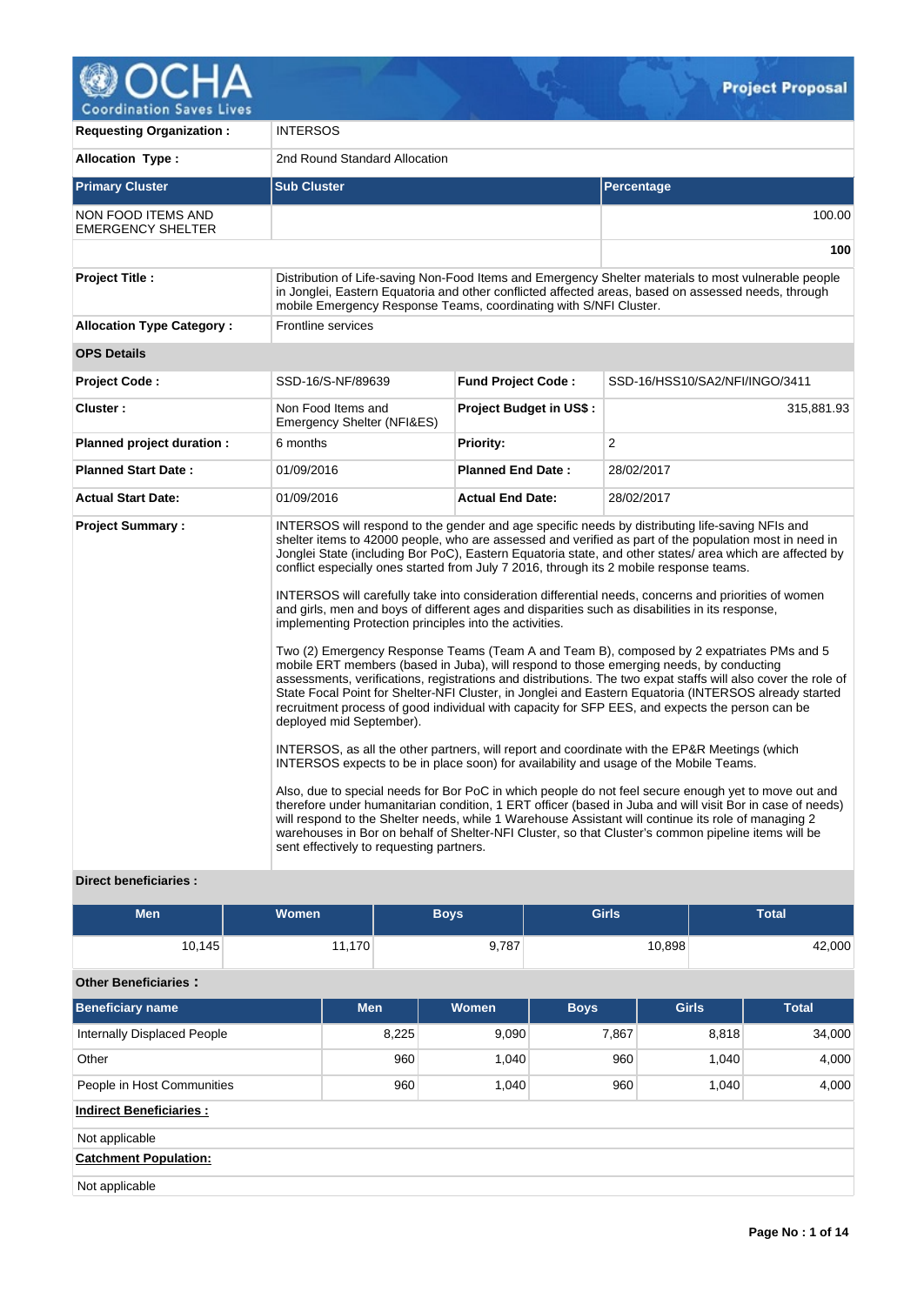### **Link with allocation strategy :**

This project fits mainly with the HRP 2016 Strategic Objective 1 (Save lives and alleviate suffering through safe access to services and resources with dignity), and Cluster Objective 3 ( Support emergency response to vulnerable people in deep field locations, with a particular focus on the newly displaced and those who are being affected by a confluence of crises).

It also fits with SO 2 (Ensure communities are protected, capable and prepared to cope with significant threats) and Cluster Objective 2 (Populations most in need have access to locally appropriate and dignified shelter solutions), Cluster's Prioritized Activity 2 (Provide shelter support to populations living in static sites including but not limited to the PoCs).

Before submission of the proposal, INTERSOS coordinated and discussed with the Cluster to ensure that concept of the project perfectly matches with Cluster priority, including position for State Focal Points in Jonglei and Eastern Equatoria.

This project also fits with Protection mainstreaming purpose. INTERSOS also runs Protection projects (GBV including PSS, CP including PSS and FTR) funded by UNHCR, UNFPA, OFDA and Italian Cooperation, covering northern Jonglei, which activities include NFIs provision to most vulnerable and protection mainstreaming, so that key concept of 'do-no-harm' and 'accountability to affected people' will be incorporated into programming. Populations with specific needs will be specially considered and targeted with assistance that can meet their specific needs, and will be served using methodologies that ensure their access to the materials and prevent harassment or theft of property provided.

## **Sub-Grants to Implementing Partners :**

| <b>Partner Name</b> | <b>Partner Type</b> | <b>Budget in US\$</b> |
|---------------------|---------------------|-----------------------|
|                     |                     |                       |

## **Other funding secured for the same project (to date) :**

| Other Funding Source | <b>Other Funding Amount</b> |
|----------------------|-----------------------------|
|                      |                             |

## **Organization focal point :**

| <b>Name</b>    | <b>Title</b>           | Email                           | <b>IPhone</b> |
|----------------|------------------------|---------------------------------|---------------|
| Davide Berruti | Head of Mission a.i.   | south.sudan@intersos.org        | 211923133819  |
| Taka Nakahara  | Deputy Head of Mission | deputy.south.sudan@intersos.org | 1211922500596 |

# **BACKGROUND**

#### **1. Humanitarian context analysis**

As of late August 2016, humanitarian situation in South Sudan is quite alarming – since it looks inevitable to reach to yet another largescale, new, displacement, due to ongoing military clashes, which resulted from current political situation.

Since July2016, Greater Equatoria, for past few years not regarded under direct threat of military confrontation, was turned into frontline of SPLA and SPLA-IO fighting, without (as of late August) any prospect of immediate cessation of hostilities. Rivalries between SPLA and SPLA-IO culminated in fighting in Juba on July 8th 2016, which resulted to nearly 40,000 individuals displaced within Juba town and its suburb (source: OCHA). Active military fighting has been subsided in Juba after declaration of ceasefire on July 11, while fighting was spread into other locations within the region. For example, Lainya and Yei in Central Equatoria and Ezo, Mundri and Yambio in Western Equatoria have also been affected by episodes of violence (Humanitarian Bulletin, Issue 11, August 2016). Displacement is widely reported in those areas, as 15,676 individuals are reported only in Mundri East county (source: CUAMM). Armed crash was also reported in Maridi in Western Equatoria (source: NGO Forum Security briefing August 16), while offensive by Government forces and police in 20 km north of Yambio town also displaced nearly ten thousand people by registration conducted in Yambio town by RRC, WFP. UNHCR, INTERSOS and other humanitarian actors.

In Eastern Equatoria, situation is no different to other part of Greater Equatoria region: people from the towns of Torit, Ikotos, Magwi, and area along Nimule road have reportedly fled to the bush and neighboring countries. According to local authorities, more than 34,000 people have been displaced in Magwi County, more than 4,200 have been displaced in Ikotos, around 5,000 have been displaced in Torit Town, and the entire population of the Pageri Administrative area - estimated to be around 29,500 people - is affected by the crisis.

Jonglei, which has been battlefield between SPLA and Lou Nuer since 2013 December, is also not exception of this situation. Mobilization toward Bor of 'White Army', or Lou Nuer youth group who align themselves for SPLA-IO, has been speculated from early July 2016. As the first tangible fighting, both forces clashed in Pajut (border area of Duk and Uror counties) on August 19 and 20. In Pajut, active fighting took place in 2015 May, resulting to displacement to Duk Padiet on Duk Side, and wide area including Yuai and Pathai of Uror side. If current situation and conflict will continue, judging from trend on previous years, these fighting will surely cause displacement of tens of thousands of individuals.

In addition to above mentioned areas, South Sudan virtually has no place which can be regarded as 'safe' from military confrontation. In addition to fighting surround Nassir area explained above, Malakal and Wau Shiluk also remain highly tense and unpredictable, so as Bentiu and southern Unity, including armed crash in Rubkuai killed 45 individual in mid -August (source: NGO Forum Security briefing August 16).

### **2. Needs assessment**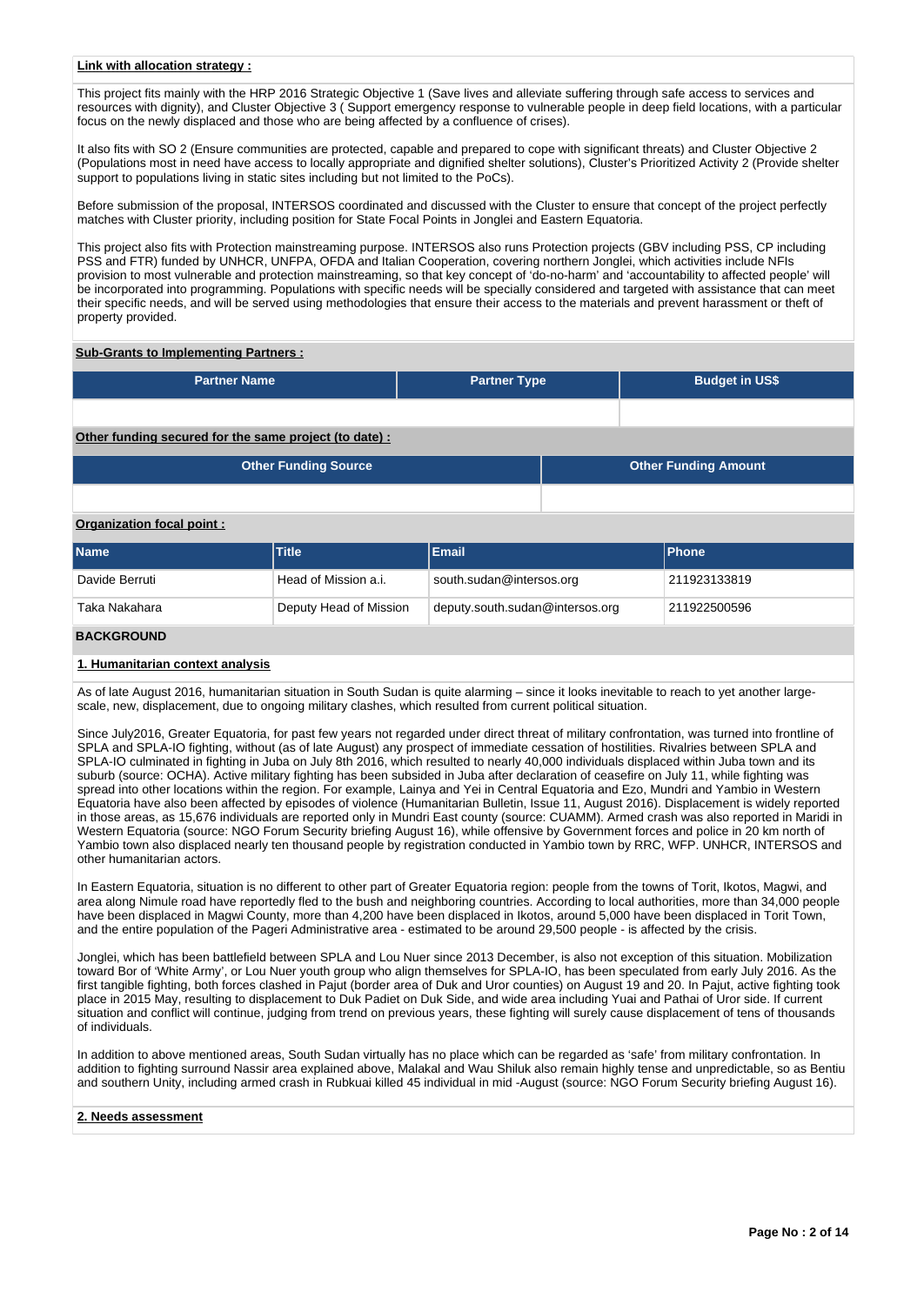INTERSOS considers, as elaborated below, there is high NFI and emergency shelter needs to be responded by humanitarian agencies, in wide part of the country, while precise location of displacement can be different due to political development from now on.

Since July 8 2016, as above, humanitarian context has been drastically changed. Humanitarian needs also changed significantly, with emergency of new needs to support people displaced in Greater Equatoria. These displacement, amid rainy season, resulted to high need of providing emergency shelter, and associated NFIs, for people being displaced.

While above-mentioned 'new area' is highlighted as area where humanitarian needs appears, emergency shelter and NFI needs in Jonglei state were also frequently reported to INTERSOS as focal point of the state. Displacement due to severe rain in the area (which is recurrent and therefore in theory must be dealt by DRR activities, such as construction of dyke, but not possible due to low economic and governing capacity of local authority in these areas) must be responded, so that lives of people without shelter will be saved and their suffering will be alleviated. Furthermore, northern part of the state being stronghold of 'White army' continuously supporting the SPLA-IO, this state traditionally has witnessed fighting between SPLA and SPLA-IO (or Dinka youth associated themselves with government and Nuer youth aligned with opposition). Jonglei state has also received many IDPs from other states, such as Unity state (where one of County Commissioner was killed due to fighting) and Upper Nile state. Fighting in Nasser (Upper Nile state) between SPLA and SPLA-IO over control of airstrip and river supply route also led to the displacement.

There is high need of mobile response team as modality, which can respond to humanitarian needs everywhere in the country. INTERSOS also recognizes high political tension and therefore potential needs in other parts of the country, such as Unity state, Upper Nile state and Greater Behr-al Ghazal. Displacement in those area can happen at any time, but the precise location of displacement and therefore area to where people will be displaced is not yet determined, since this will depend on many factors, including future political negotiations. By definition, mobile response team can be flexible in the location of its response and therefore fits best to the highly unpredictable humanitarian context of South Sudan.

INTERSOS has been serving as State Focal Point for the Cluster in Jonglei state since June 2012. For last three years, INTERSOS conducted/joined approximately 50 distributions, with total beneficiaries of almost 353,000 conflict IDPs throughout the country (mainly in Jonglei but also in Unity, Central Equatoria and Upper Nile as well). Above experience shows response capacity of INTERSOS, and also its deep understanding of Jonglei context with best practices and lessons learnt on 'how to work in opposition area'. As described in 'Link with allocation strategy', INTERSOS is best positioned to gender and protection mainstreaming in Jonglei State, because of its 3 Protection projects in Jonglei (UNHCR, UNFPA and OFDA) covering Ayod, Uror, Nyirol, Akobo and Bor South counties.

Using experiences above mentioned as one of most experienced NFI organizations in South Sudan, INTERSOS hopes to expand its role in the Cluster as State Focal Point for Eastern Equatoria. Partly given smaller degree of humanitarian needs expressed i the state, there was no focus from Cluster partner about importance of coordination in the state, especially during 2013 December and late 2015 when conflicts and displacement are mostly limited within Greater Upper Nile region. However, since early 2016 more humanitarian needs due to repeated displacement is reported. Now, based on endorsement by SRC, INTERSOS will increase its role in the Cluster as State Focal Point organization for both Jonglei and EEQ.

## **3. Description Of Beneficiaries**

Total number of targeted beneficiaries is 40,000 individuals for NFI distribution, and 2,000 individuals for shelter and NFI in Bor PoC. Breakdown of 40,000 individuals are 9600 men, 10400 women, 10400 girls and 9600 boys. Breakdown of 2,000 individuals are 545 men, 770 women, 187 boys and 498 girls, based on last registration done by IOM in June 2016.

Out of 40,000 individuals, most of them will be conflict-affected newly displaced population due to conflict after July 2016. In line with Cluster Strategy, INTERSOS will target the population most in need, in particular newly displaced families. IDPs in protracted displacement, and returning IDPs, will also be considered as beneficiaries on need basis.

As beneficiary selection criteria, INTERSOS will use criteria developed by Shelter/NFI Cluster (Female Headed Household, Unaccompanied Minor, Unaccompanied Elderly, Chronically Ill, Pregnant and Lactating Women, and person without any community link). INTERSOS, in line with Shelter-NFI Cluster standard, assumes approximately 10% of beneficiaries will likely to be host communities. Need to include host communities on case-by-case basis is an important aspect of "do-no-harm" principle, so that distribution would not result in tension, or even conflict, between IDPs and Host Communities.

In terms of geographic location, INTERSOS remains flexible and it will deploy the team anywhere based on request by the Cluster. However, given its long time experience, familiarity of context, presence in several different locations inside the state and also its role as SFP organization, INTERSOS expects most of location it targets would be Jonglei and also Eastern Equatoria.

INTERSOS will continue to provide S/NFI assistance to IDPs living in Bor PoC, since there is no clear prospect of durable solution for those returnees and closure of the PoC is not expected, there is continuous need for those shelters to be updated.

## **4. Grant Request Justification**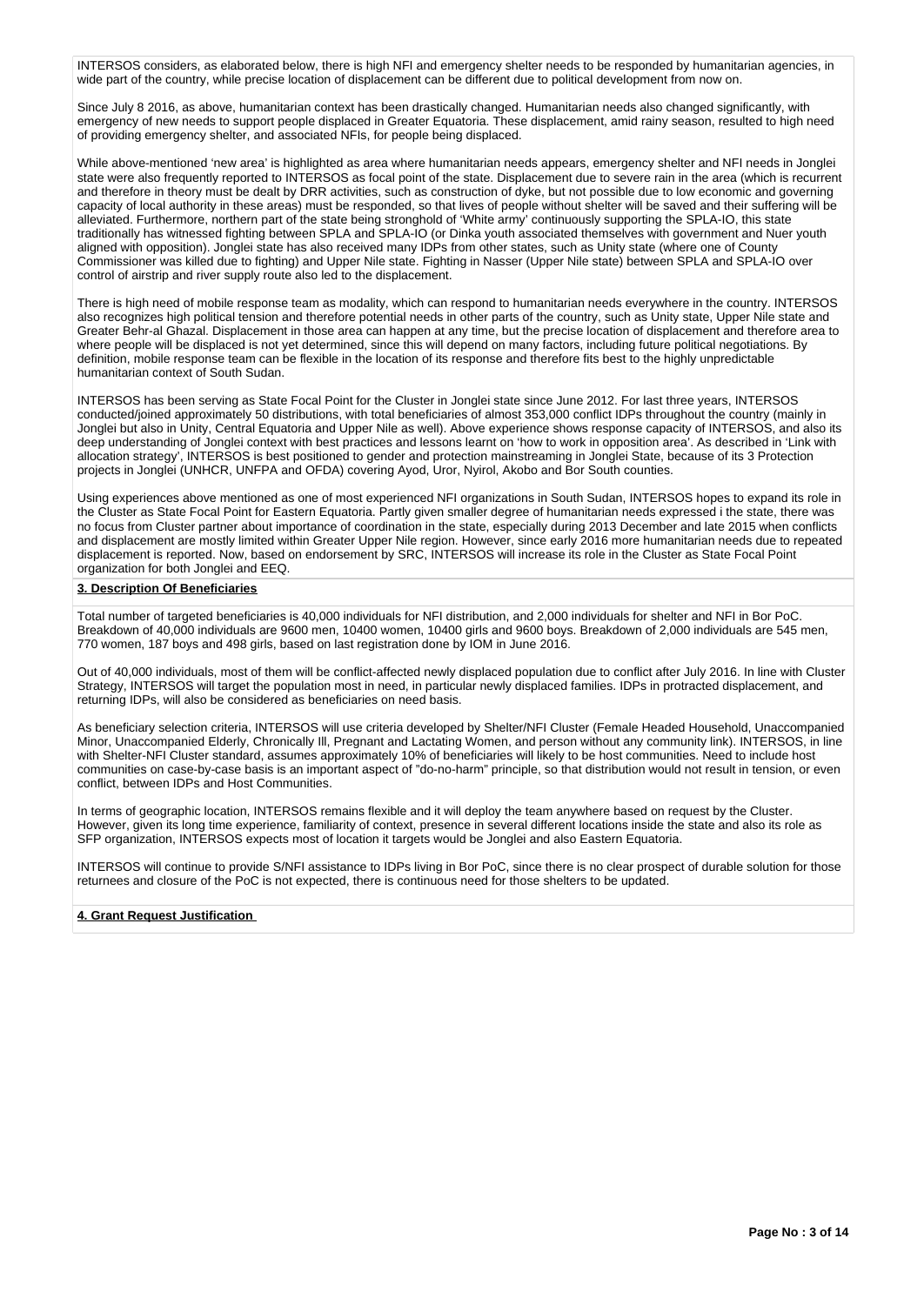INTERSOS will focus on addressing life-saving needs by conducting assessments, verification, and distribution, based on Shelter/ NFI Cluster format, standard and procedure. Through is mobile response teams, INTERSOS aims to reach to so-called 'hard-to-reach' area, while coordinating with the Cluster so that items requested to the Cluster will arrive not longer than 2 weeks since the request from partner. In case it looks items cannot be sent quickly via Logistic Cluster, using its previous experience, INTERSOS will send items by charter flight so that items arrive early.

INTERSOS team will be immediately ready to start up its activities, since most of staffs are already on stand-by, waiting to receive contact from INTERSOS to re-start the previous activities which ended on the 15th of August. Most of its national staffs dedicated to the project (4 ERTs, 1 Warehouse Assistant, 1 Shelter Officer) would be staffs who have been working in previous INTERSOS NFI project, including one from 2013. This will ensure quality of response due to their deep understanding of Cluster standard and 'how things work on the ground'. INTERSOS, anticipating the continuation of the project, communicated to the staffs to be ready to be deployed immediately after the confirmation of the funding (while it made it sure that the funds are not committed).

INTERSOS is also certain that it can provide high added value, in following points.

(1) Experience in the sector: INTERSOS has been active member of Shelter-NFI Cluster, especially since 2012 when INTERSOS volunteered to become State Focal Point for Jonglei state. For last three years, INTERSOS conducted/ joined approximately 50 distributions, with total beneficiaries of almost 353,000 conflict IDPs throughout the country (mainly in Jonglei but also in Unity, Central Equatoria and Upper Nile as well). These rich experience by its team gave INTERSOS accumulation of lessons-learnt and best practice, which assures successful intervention at each stage.

(2) Experience/ presence in the area: INTERSOS has been working in Jonglei since 2006, and serving as State Focal Point for the Cluster in Jonglei state since June 2012. Above experience shows response capacity of INTERSOS, and also its deep understanding of Jonglei context with best practices and lessons learnt on 'how to work in opposition area'. Also, as of August 25, INTERSOS maintains presence in 8 locations (Bor, Pibor, Akobo, Walgak, Waat, Lankien, Yuai, Jiech), conducting 3 GBV project, 1 Child Protection Project, 1 Education project and running humanitarian hub in Pibor. These presence helps INTERSOS to be able to respond in many different locations, using these presence as base for operation.

Using experiences above mentioned as one of most experienced NFI organizations in South Sudan, INTERSOS hopes to expand its role in the Cluster as State Focal Point for Eastern Equatoria. Partly due to less significant humanitarian needs expressed in the state, there was no focus from Cluster partner about importance of coordination in the state, especially during 2013 December and late 2015 when conflicts and displacement are mostly limited within Greater Upper Nile region. However, since early 2016, as above, more humanitarian needs due to repeated displacement is reported. Therefore, there is urgent need to fill this coordination gap, and INTERSOS is ready to fill the gap.

## **5. Complementarity**

The proposed Action will be implemented in an environment that is well known by INTERSOS through the past and ongoing operations. The proposed project is intended to complement INTERSOS existing emergency intervention in the area funded mainly by UNHCR, UNFPA, UNICEF and Italian Cooperation project. In addition to Shelter/NFI Cluster activities, INTERSOS in Jonglei State is currently implementing the following:

- 1 "Education in Emergency" projects in Bor and Pibor counties, in partnership with UNICEF (also State Focal Point for EiE);

- 3 "Protection" projects mentioned above (UNHCR, Italian Cooperation and UNFPA) in Ayod, Uror, Nyirol, Akobo and Bor South counties;

Moreover, through its privileged coordinating role of State Focal Point for S/NFIs, INTERSOS managed to build strong relations with the other humanitarian actors, stakeholders and communities present on the ground, allowing thus to guarantee the full complementary of the intervention with those already on-going maximizing the impact of the response. If approved, this project will guarantee coherence with the ongoing response, while strengthening the impact on the whole population of the area targeted by INTERSOS program. Furthermore, having multiple projects in the area will allow having different background staff to ensure the best provision of activities to the populations in need and at the same time to optimize the operational and logistical cost linked to the action. Specifically, being this project part of a broader program of intervention by INTERSOS in Jonglei and following the needs and logistic assessment on the ground, INTEROS is ready to start its operations with trained staff available to transfer skills and competences locally.

## **LOGICAL FRAMEWORK**

#### **Overall project objective**

To provide life-saving NFI and Emergency Shelter items based on needs assessed/verified and specific to each gender/age groups, while ensuring accountability to donors and beneficiaries, supporting Cluster coordination in Jonglei State and Eastern Equatoria State as State Focal Point organization.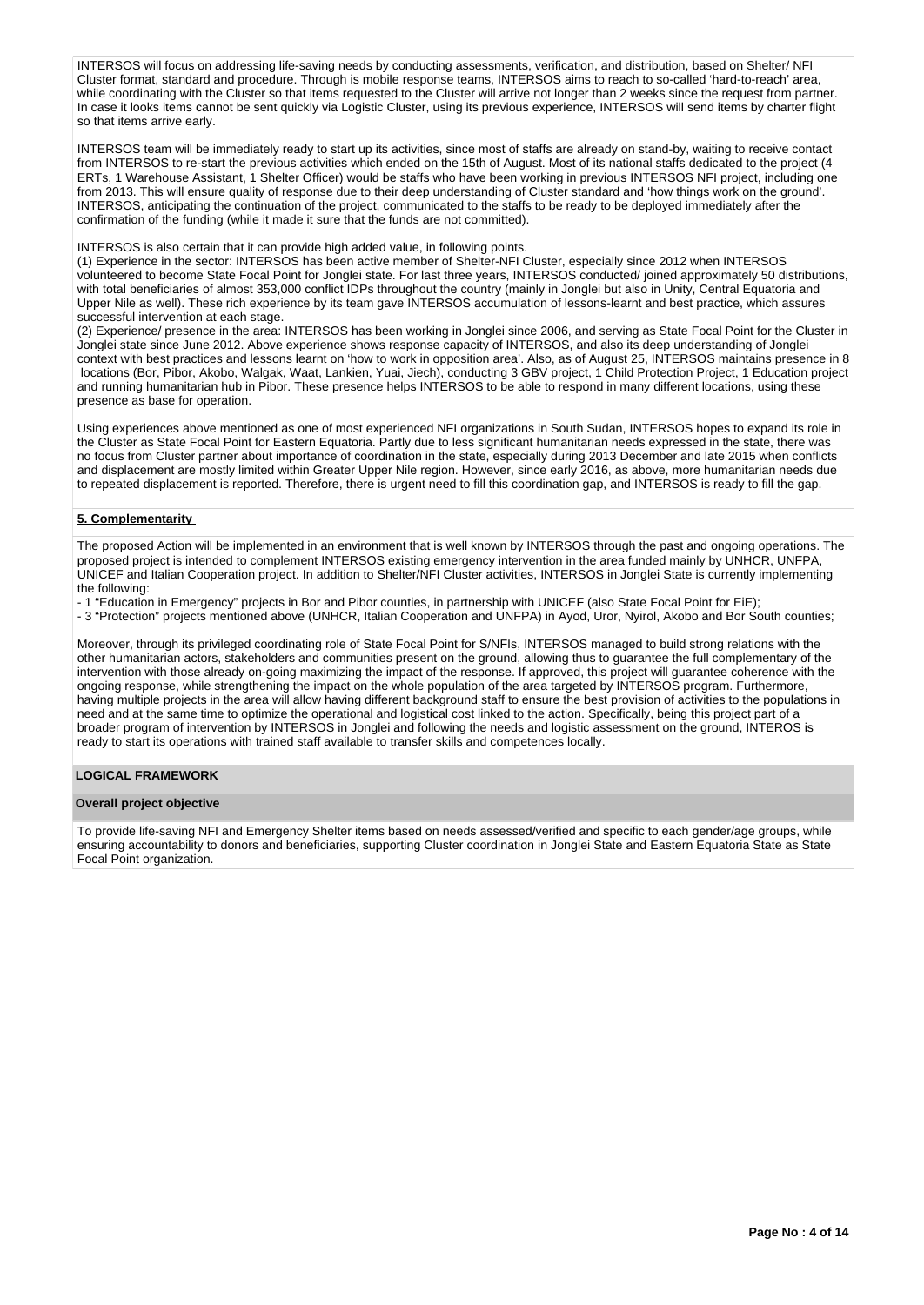| <b>NON FOOD ITEMS AND EMERGENCY SHELTER</b>                                                                                                                              |                                                                                                                   |                                 |  |  |  |  |  |  |  |  |
|--------------------------------------------------------------------------------------------------------------------------------------------------------------------------|-------------------------------------------------------------------------------------------------------------------|---------------------------------|--|--|--|--|--|--|--|--|
| <b>Cluster objectives</b>                                                                                                                                                | <b>Strategic Response Plan (SRP) objectives</b>                                                                   | <b>Percentage of activities</b> |  |  |  |  |  |  |  |  |
| CO1: Populations most in need have access<br>to life-saving non-food items through the<br>coordinated delivery of needs-based<br>assistance                              | HRP 2016 SO1: Save lives and alleviate<br>suffering through safe access to services and<br>resources with dignity | 95                              |  |  |  |  |  |  |  |  |
| CO2: Populations most in need have access<br>to locally appropriate and dignified shelter<br>solutions through the delivery of coordinated<br>and needs-based assistance | HRP 2016 SO1: Save lives and alleviate<br>suffering through safe access to services and<br>resources with dignity | 5                               |  |  |  |  |  |  |  |  |

**Contribution to Cluster/Sector Objectives :** This project fits with Cluster Objective 1 and 2, as NFI ERT (including staff for mobile response team members and coordination) dedicated for assessment, verification and registration will conduct Emergency Shelter/NFI distributions while INTERSOS will continue responding to shelter needs for Bor PoC area.

As above, based on endorsement by Strategic Review Committee of the Shelter-NFI Cluster,, INTERSOS will contribute to SRP Objective and Cluster Objectives, by not only continuing its role as SFP Jonglei, but also by filling currently vacant position of State Focal Point of Eastern Equatoria.

From its experience to serve as SFP Jonglei for 4 years, INTERSOS knows field-level coordination is indispensable to ensure partners will realize SO1 (Save lives and alleviate suffering) through CO1 (NFI) and CO2 (shelter solutions). Core ToR of SFP Jonglei is to ensure response is coordinated so that there will be neither gap nor overlap of the response. As S/NFI SFP for Jonglei, INTERSOS contribution since April 2013 for example includes 26 stock and distribution reports compiled and sent to the Cluster, 25 State-level cluster meetings and 5 state level workshop (July 2013, October 2014, February 2015, March 2015 and July 2016), all of which was necessary to ensures there is no gap nor overlap in response. INTERSOS is confident that it can further increase contribution to SRP Objective and Cluster Objective, by taking over role of SFP Eastern Equatoria, from its rich experience of coordination and direct link between the Cluster and partners on the ground.

## **Outcome 1**

Improved access to quality life-saving assistance through the distribution of emergency NFIs and ES.

### **Output 1.1**

## **Description**

42,000 individuals receive life-saving NFI/ES support based on verified needs and on sex and gender disaggregated data.

### **Assumptions & Risks**

Fighting between government and opposition side (most notably SPLA-IO but also any forces which aligns themselves with IO, or simply against the government) will continue in scale which will not lead to the significant change of status quo (such as SPLA-IO take over Juba or IO completely chase away from South Sudan) but lead to new displacement of hundreds of thousands of people, throughout the country.

Diversion of aid: Difficulties are still in place to distribute humanitarian aid due to restriction and pressures by local authorities and other groups/political actors.

Delays in the delivery of items: According to the locations prioritized by the S/NFI-Logistic Clusters and the logistic constraints, the delivery of items may be delayed, affecting the beneficiaries and increasing tensions between the communities and partners on the ground.

Issue of Returnees: in 2016 the aim to reach the returnees is a new challenge that S/NFI partners will have to face,(in particular for INTERSOS because it operates in area where it expects to receive large number of returnees, such as Bor and Akobo town) increasing their efforts to assess, define criteria and find solutions to reach primarily the populations most in need.

## **Activities**

**Activity 1.1.1** 

Conduct assessment/verifications of S/NFI needs for populations assumed to be in need of life-saving NFI, through mobile response team members.

### **Activity 1.1.2**

Distribution of common-pipeline S/NFIs to 40,000 individuals, to meet urgent life-saving needs

## **Activity 1.1.3**

Distribution of shelter materials to 2,000 individuals for maintenance of shelter conditions in Bor PoC

#### **Indicators**

|                 |                                                               | End cycle beneficiaries                |            |              |           |                   |               |  |  |  | <b>End</b><br>cycle |
|-----------------|---------------------------------------------------------------|----------------------------------------|------------|--------------|-----------|-------------------|---------------|--|--|--|---------------------|
| Code            | <b>Cluster</b>                                                | <b>Indicator</b>                       | <b>Men</b> | <b>Women</b> |           | <b>Boys Girls</b> | <b>Target</b> |  |  |  |                     |
| Indicator 1.1.1 | NON FOOD ITEMS AND<br><b>EMERGENCY SHELTER</b>                | Frontline # of assessments conducted   |            |              |           |                   | 8             |  |  |  |                     |
|                 | <b>Means of Verification: Assessments/Verification report</b> |                                        |            |              |           |                   |               |  |  |  |                     |
| Indicator 1.1.2 | NON FOOD ITEMS AND<br><b>EMERGENCY SHELTER</b>                | Frontline # of distributions conducted |            |              |           |                   | 8             |  |  |  |                     |
|                 | <b>Means of Verification: Distribution reports</b>            |                                        |            |              |           |                   |               |  |  |  |                     |
| Indicator 1.1.3 | NON FOOD ITEMS AND<br><b>EMERGENCY SHELTER</b>                | Frontline # of people served with NFI  | 9,600      | 10,400       | 9,60<br>0 | 10,4<br>00        | 40.000        |  |  |  |                     |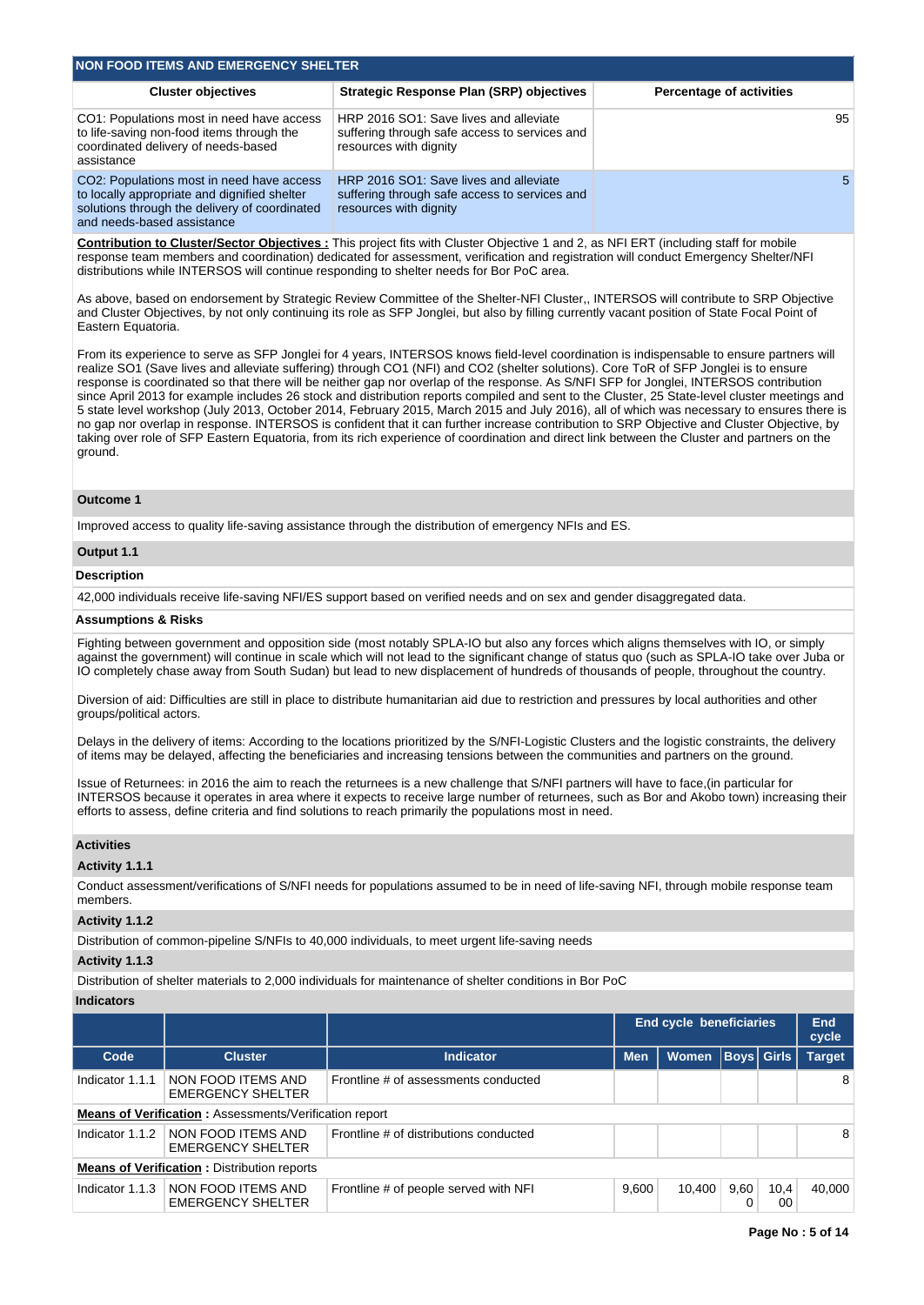| <b>Means of Verification: Distribution reports</b>               |                                           |     |                  |     |     |       |
|------------------------------------------------------------------|-------------------------------------------|-----|------------------|-----|-----|-------|
| Indicator 1.1.4   NON FOOD ITEMS AND<br><b>EMERGENCY SHELTER</b> | Frontline # of people served with Shelter | 545 | 770 <sub>1</sub> | 187 | 498 | 2.000 |

**Means of Verification :** Distribution reports

## **Outcome 2**

State-level coordination of Shelter/NFI cluster partners is strengthened and improved through the presence of State Focal Points for Shelter/NFI Cluster in Jonglei and Eastern Equatoria States.

# **Output 2.1**

### **Description**

Shelter/NFI actors, either Cluster partners or outside the Cluster, receive continuous support in implementing cluster guidelines and mainstream protection.

### **Assumptions & Risks**

Fighting between government and opposition side (most notably SPLA-IO but also any forces which aligns themselves with IO, or simply against the government) will continue in scale which will not lead to the significant change of status quo (such as SPLA-IO take over Juba or IO completely chase away from South Sudan) but lead to new displacement of hundreds of thousands of people, throughout the country.

Diversion of aid: Difficulties are still in place to distribute humanitarian aid due to restriction and pressures by local authorities and other groups/political actors.

Delays in the delivery of items: According to the locations prioritized by the S/NFI-Logistic Clusters and the logistic constraints, the delivery of items may be delayed, affecting the beneficiaries and increasing tensions between the communities and partners on the ground.

Issue of Returnees: in 2016 the aim to reach the returnees is a new challenge that S/NFI partners will have to face,(in particular for INTERSOS because it operates in area where it expects to receive large number of returnees, such as Bor and Akobo town) increasing their efforts to assess, define criteria and find solutions to reach primarily the populations most in need.

### **Activities**

### **Activity 2.1.1**

Organizing, calling, chairing and recording monthly Shelter / NFI Cluster meetings in Bor (6) and Torit (4)

### **Activity 2.1.2**

Monthly Stock and Distribution reports for Jonglei State (6) and Eastern Equatoria State (4), which will provide information for preposition to national-level Cluster.

#### **Indicators**

|                            |                                                          |                                                                                                 | End cycle beneficiaries |              |                   |  | <b>End</b><br>cycle |
|----------------------------|----------------------------------------------------------|-------------------------------------------------------------------------------------------------|-------------------------|--------------|-------------------|--|---------------------|
| Code                       | <b>Cluster</b>                                           | <b>Indicator</b>                                                                                | <b>Men</b>              | <b>Women</b> | <b>Boys</b> Girls |  | <b>Target</b>       |
| Indicator 2.1.1            | NON FOOD ITEMS AND<br><b>EMERGENCY SHELTER</b>           | Frontline # of Coordination/Cluster meetings<br>convened                                        |                         |              |                   |  | 10                  |
|                            | <b>Means of Verification:</b> Cluster Meeting Minutes    |                                                                                                 |                         |              |                   |  |                     |
| Indicator 2.1.2            | NON FOOD ITEMS AND<br><b>EMERGENCY SHELTER</b>           | Frontline # of monthly stock/distribution reports<br>compiled and submitted to National Cluster |                         |              |                   |  | 10                  |
|                            | <b>Means of Verification:</b> Stock/distribution reports |                                                                                                 |                         |              |                   |  |                     |
| <b>Additional Targets:</b> |                                                          |                                                                                                 |                         |              |                   |  |                     |

### **M & R**

### **Monitoring & Reporting plan**

INTERSOS is committed to monitor and evaluate the action's implementation and dynamics to ensure that results and indicators are achieved within the designated time frame. Programme Coordinator (also serves as Deputy Head of Mission) based in Juba as well as the Country Finance officer will ensure a constant and close monitoring of activities from program and administrative/financial point of view, while Protection Coordinator will support Protection Mainstreaming of Shelter/ NFI response and also provide advice to ensure that all protection activities are responding to INTERSOS and global protection standard. Logistic Coordinator will also support Project Manager to ensure all procurement will be in line with INTERSOS own regulation and CHF requirements.

Shelter/ NFI Project Manager will also ensure that its response will be in conformity of global standards (such as SPHERE standard) and also Cluster's policies and guidelines, and in case practicalities will prevent the team to comply to these rules, consider how to mitigate the impacts of non-conformity to the standards.

INTERSOS monitoring system will involve all program staff and beneficiaries aiming at: a) assess impact of activities on the lives of beneficiaries, through interviews, focus group discussions, surveys, market surveys and observations; b) assess actual program achievements against its planned objectives and indicators; c) identify strengths and weaknesses of individual program activities; d) make changes to programming as needed to increase the quality of services; and e) advocate for unmet needs and gaps. The project M&E system will include:

- Monthly outputs and outcomes tracking against defined indicators through INTERSOS Project Appraisal Tool (PAT). The PAT is an internal tool which allows close monitoring and evaluation of the project and its impact throughout the implementation; - Regular field visits;

#### **Workplan**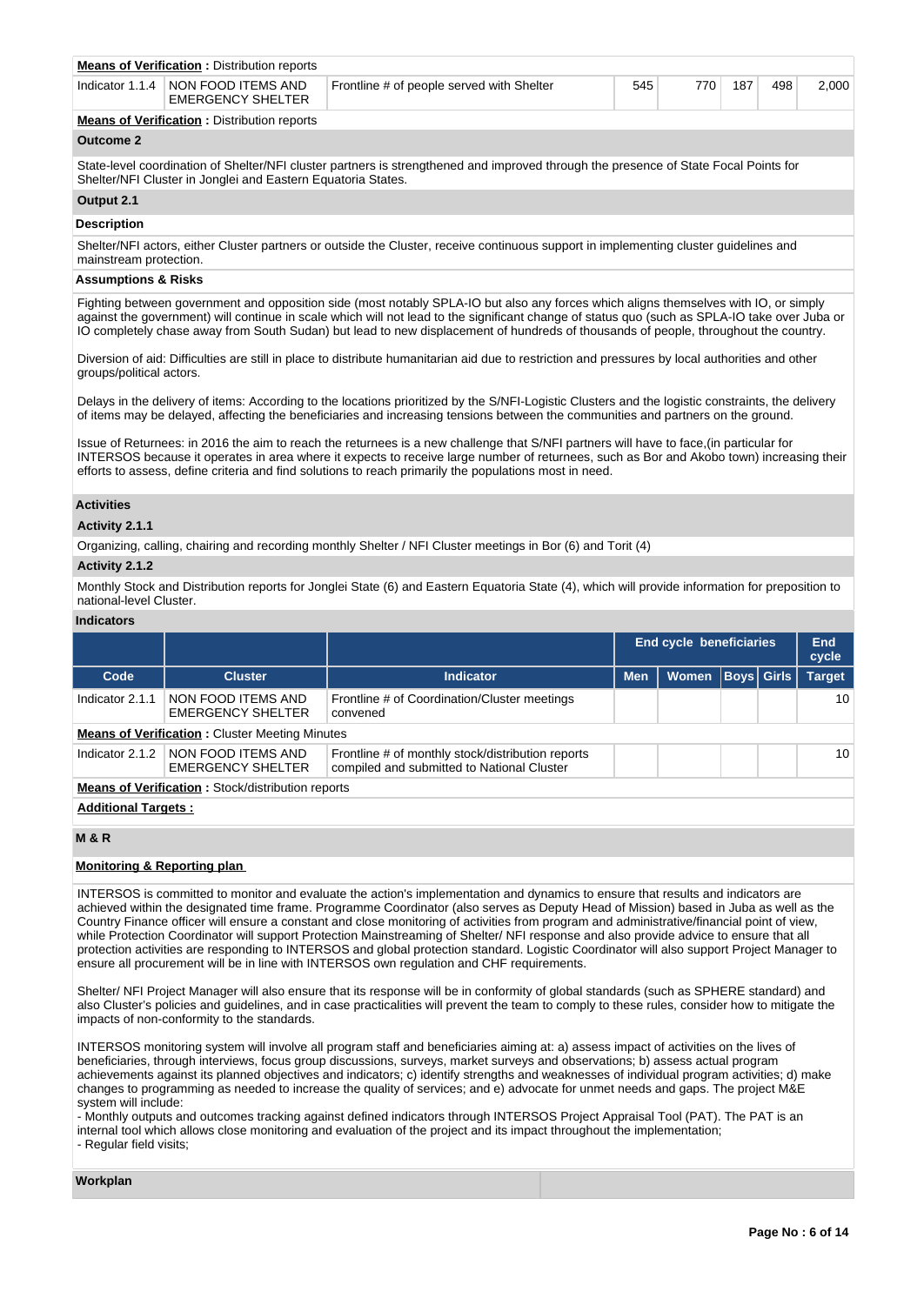| <b>Activity description</b>                                                                                                                                        | Year |          | $\overline{2}$ |  | 5 | 6 <sup>1</sup> | 7 | 8 <sup>1</sup> | 9 |              | 1011112      |     |
|--------------------------------------------------------------------------------------------------------------------------------------------------------------------|------|----------|----------------|--|---|----------------|---|----------------|---|--------------|--------------|-----|
| Activity 1.1.1: Conduct assessment/verifications of S/NFI needs for populations<br>assumed to be in need of life-saving NFI, through mobile response team members. | 2016 |          |                |  |   |                |   |                | X | X.           | $\times$     | IX. |
|                                                                                                                                                                    | 2017 | X        |                |  |   |                |   |                |   |              |              |     |
| Activity 1.1.2: Distribution of common-pipeline S/NFIs to 40,000 individuals, to<br>meet urgent life-saving needs                                                  | 2016 |          |                |  |   |                |   |                |   | X            | $\mathsf{X}$ | IX. |
|                                                                                                                                                                    | 2017 | X        | ΙX             |  |   |                |   |                |   |              |              |     |
| Activity 1.1.3: Distribution of shelter materials to 2,000 individuals for maintenance<br>of shelter conditions in Bor PoC                                         | 2016 |          |                |  |   |                |   |                |   | X            | X            | ΙX. |
|                                                                                                                                                                    | 2017 | $\times$ | ΙX.            |  |   |                |   |                |   |              |              |     |
| Activity 2.1.1: Organizing, calling, chairing and recording monthly Shelter / NFI<br>Cluster meetings in Bor (6) and Torit (4)                                     | 2016 |          |                |  |   |                |   |                | X | <b>X</b>     | $\times$     | IX. |
|                                                                                                                                                                    | 2017 | X        | ΙX.            |  |   |                |   |                |   |              |              |     |
| Activity 2.1.2: Monthly Stock and Distribution reports for Jonglei State (6) and<br>Eastern Equatoria State (4), which will provide information for preposition to | 2016 |          |                |  |   |                |   |                | X | <sup>X</sup> | $\times$     | IX. |
| national-level Cluster.                                                                                                                                            | 2017 | X        | $\mathsf{X}$   |  |   |                |   |                |   |              |              |     |

# **OTHER INFO**

# **Accountability to Affected Populations**

INTERSOS tries to incorporate local youth and women as much as possible as registration/distribution/ offloading staffs in the response, so that they can benefit from distributions, not only as beneficiaries but also actively supporting implementation of activity. Also, INTERSOS team will make sure beneficiaries (at least, its community representatives, such as chiefs) will be included in the discussions on modalities, such as location and timing of the distributions.

## **Implementation Plan**

There is no sub-grantee under this project.

Three Project Managers directly supervise other national staffs, while Programme Coordinator and Country Admin provide overall supervision and administrative advice respectively. As above, implementation is monitored through INTERSOS' tool called PAT (Project Appraisal Tool), while PMs are requested to submit Financial Plan at the beginning of project, and asked to strictly follow the plan for their expenses with monthly review of the plan and if appropriate revision of the plan.

Project activities will be well coordinated with all relevant stake-holders, including Shelter-NFI Cluster, other Shelter and NFI partners in Jonglei and Eastern Equatoria states, local authorities and beneficiaries. INTERSOS, however, maintains its independence on decision making and strictly adhere to principle of neutrality and impartiality especially when they decide the targeting criteria, so that its support is directed to the beneficiaries, not political party or any particular part of the society (such as friends/ families of community representatives) and thus not fueling the conflict. INTERSOS especially maintained close coordination with National-level Shelter-NFI Cluster and its Coordinator.

# **Coordination with other Organizations in project area**

| Name of the organization                                                  | Areas/activities of collaboration and rationale                                                                                                                                                                                                                                                                                                                                                                                                                                                                  |
|---------------------------------------------------------------------------|------------------------------------------------------------------------------------------------------------------------------------------------------------------------------------------------------------------------------------------------------------------------------------------------------------------------------------------------------------------------------------------------------------------------------------------------------------------------------------------------------------------|
| Shelter/NFI Cluster                                                       | As State Focal Point organization, INTERSOS works closely with the<br>Cluster so that its policy, principles and standards will be shared and<br>understood by its partners. INTERSOS PMs or Coordinator also<br>attend regularly to national level Cluster meeting, so that information<br>about Shelter-NFI are updated to National-level Cluster.                                                                                                                                                             |
| Other organizations in the field locations                                | : INTERSOS, as mobile ERT organizations, will continue working<br>with organizations on the ground with static presence who can<br>provide location-specific knowledge (such as security, access,<br>presence of military ballacks etc). INTERSOS will on the other hand<br>provide Cluster-specific knowledge (such as targeting criteria,<br>modalities, tool, how to design distribution sites etc) so that we will<br>be able to complement presence of both mobile (INTERSOS) and<br>other static partners. |
| <b>Environment Marker Of The Project</b>                                  |                                                                                                                                                                                                                                                                                                                                                                                                                                                                                                                  |
| B+: Medium environmental impact with mitigation (sector quidance)         |                                                                                                                                                                                                                                                                                                                                                                                                                                                                                                                  |
| <b>Gender Marker Of The Project</b>                                       |                                                                                                                                                                                                                                                                                                                                                                                                                                                                                                                  |
| 2a-The project is designed to contribute significantly to gender equality |                                                                                                                                                                                                                                                                                                                                                                                                                                                                                                                  |
| Justify Chosen Gender Marker Code                                         |                                                                                                                                                                                                                                                                                                                                                                                                                                                                                                                  |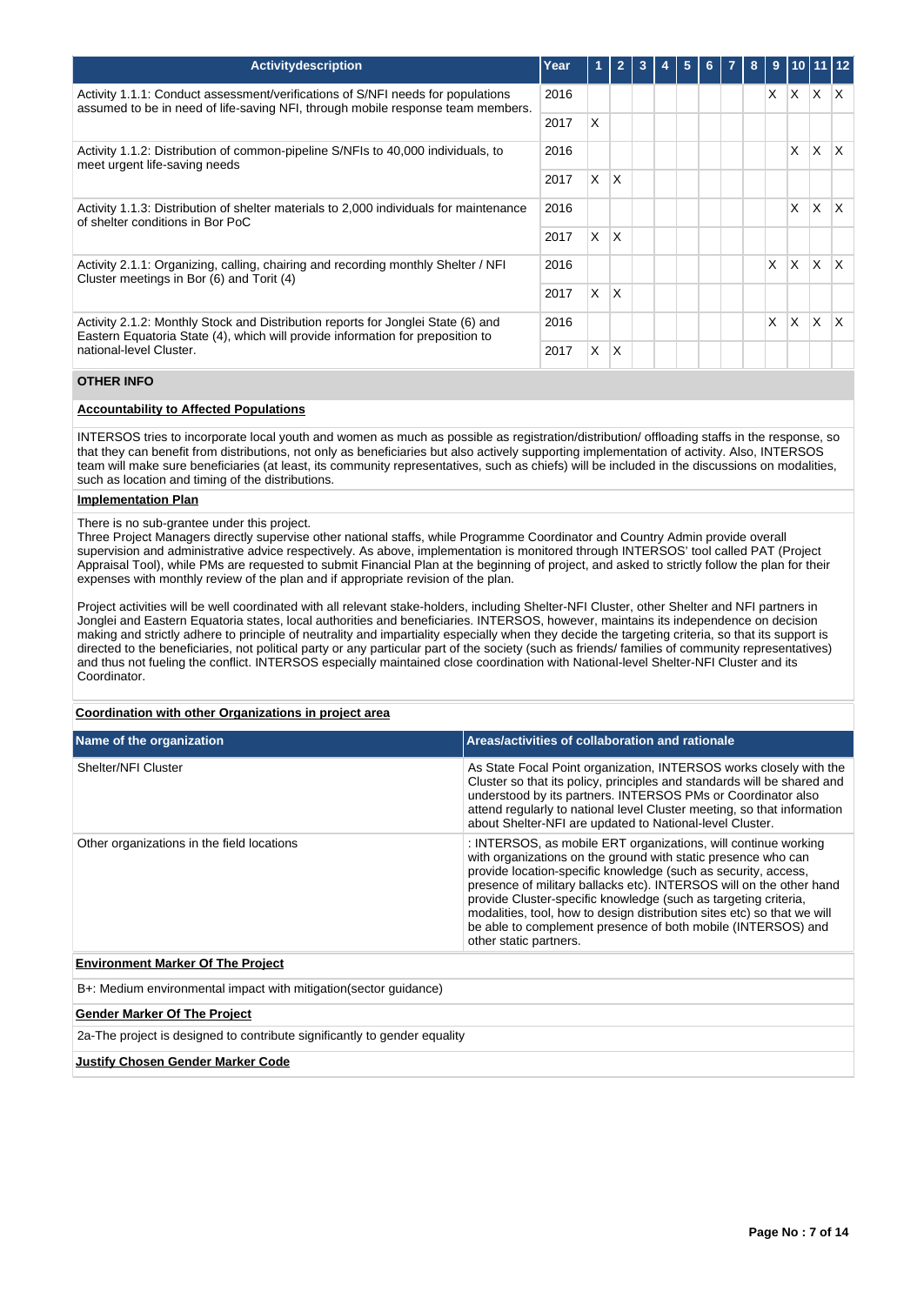At each stage of response, INTERSOS team will be as much gender-balanced as possible, with at least 1 woman to be included. INTERSOS tries to ensure that at least 20% of ERT members will be women. During registrations and distributions, INTERSOS will try to establish 'priority' line for elderly, pregnant/lactating women and/or disabled/sick persons. In the response, INTERSOS will recruit as many women as possible for casual labor, so that not only men but also women will have equal access for precious opportunities in which they can earn cash. Furthermore, linking with other projects which INTERSOS conducts in Jonglei state, also as its role of both Shelter-NFI Cluster lead, INTERSOS will mainstream protection at each stage of response, by always asking input from colleagues in Protection projects.

Furthermore, using its experience since 2015 implementing projects with both GBV and NFI component, INTERSOS will make sure it can incorporate gender perspectives in its assessment, verification, and distribution (such as identification of gender-specific needs and NFIs), identification of distribution site locations and time of distributions).

### **Protection Mainstreaming**

This project also fits with Protection mainstreaming purpose, even because of INTERSOS' special position as State Focal Point of Jonglei state for Shelter/NFI Cluster. INTERSOS also runs 3 Protection projects (GBV including PSS, case management, awareness raising campaign, CP including PSS and FTR) covering Ayod, Uror, Nyirol, Akobo and Bor South counties with intention to start up activities in Pibor (currently in 8 locations – please see 'Grant Request Justification' for details), which activities include NFIs provision to most vulnerable based on the Cluster standard (Female Headed Household, Pregnant and Lactating Women, Unaccompanied Children, Chronically Ill/ Disabled, Unaccompanied Elderly, and person without communal link) and protection mainstreaming. Populations with specific vulnerabilities will be specially considered and targeted with assistance that can meet their specific needs, and will be served using methodologies that ensure their access to the materials and prevent harassment or theft of property provided.

INTERSOS is also in process of improving the internal coordination between S/NFI and Protection departments in order to plan and implement activities. INTERSOS conducted up to 5 workshops which aim includes Protection mainstreaming, and as SFP of Jonglei (and now EEQ states) will continue to mainstream Protection concern throughout each process of Shelter and NFI response.

## **Country Specific Information**

## **Safety and Security**

INTERSOS NFI Programme Coordinator (also serves as Deputy Head of Mission and thus in position to support Head of Mission, who is responsible of Security-related decision making) will always consult Head of Mission (who has experience in this country since 2010 and led hibernation/ relocation/ evacuation of staffs in both 2013 December and 2016 July emergency), to ensure all missions by INTERSOS will be safe and secure. DHoM / PC is also receiving regular updates from NGO Forum Security Skype groups and also regularly attending Security briefing on every Thursday, thus will function as effective link between top Security management and operations on the ground led by Project Manager(s).

INTERSOS established Comprehensive Planning Process (CPP), which, inter alia, lists all potential risk factors and mitigation measures in each area of operations. Annexes of CPP also includes list of emergency contact addresses and hibernation/ relocation/ evacuation procedures in case of need. Therefore, all missions will be psychologically prepared when conducting the mission and have enough information of 'what to do' in case of emergency. Needless to say, before conducting field missions to where INTERSOS is not based, prior security confirmation via multiple channels (such as organizations based there and NGO Security Forum) will be conducted, to make sure the area is safe and secure.

In the field without mobile network, INTERSOS team will bring at least two thurayas (with solar battery and enough credit) so that the team and Juba can update their situations regularly.

INTERSOS also receives multiple visit every year by Rome-based Security Specialist, whose mandate includes update of CPPs in each locations. INTERSOS is also currently planning to recruit Security Focal Point permanently based in Juba, so that it can increase its security management system even more robust.

### **Access**

INTERSOS will closely communicate with OCHA access unit and NGO Forum Security Policy Advisor, so that INTERSOS will report any major access-related issues. INTERSOS will also maintain good relationship with OCHA and other NGOs on the ground (especially locations where there is no INTERSOS presence). For areas with INTERSOS presence, INTERSOS will contact to its staffs in prior, so that it can clarify the access to the area is safe and secure.

In the field, INTERSOS team leader will visit local authorities, so that their arrival will be reported and the team can receive updated information regarding security from those authorities.

### **BUDGET**

| <b>Code</b> | <b>Budget Line Description</b>                                                                                      |   | D / S Quantity Unit | cost         | <b>Duration</b><br><b>Recurran</b><br>ce | $\frac{9}{6}$<br>charged<br>to CHF | <b>Total Cost</b> |
|-------------|---------------------------------------------------------------------------------------------------------------------|---|---------------------|--------------|------------------------------------------|------------------------------------|-------------------|
|             | <b>Staff and Other Personnel Costs</b>                                                                              |   |                     |              |                                          |                                    |                   |
| 1.1         | <b>Project Manager</b>                                                                                              | D |                     | 5,500<br>.00 | 6                                        | 100.00                             | 33,000,00         |
|             | Support Team Leader A and B in response, and cover gaps. Mainly in charge of response neither in Jonglei nor in EES |   |                     |              |                                          |                                    |                   |
| 1.2         | ERT Team Leader A (based in Juba, with frequent trip to<br>Jonglei)                                                 | D |                     | 5,500<br>.00 | 6                                        | 100.00                             | 33,000,00         |
|             | Leading NFI needs assessment, distribution and other assessments. Also covering role of SFP Jonglei                 |   |                     |              |                                          |                                    |                   |
| 1.3         | ERT Team Leader B (based in Juba, with frequent trip to<br>Eastern Equatoria)                                       | D |                     | 5,500<br>.00 | 6                                        | 100.00                             | 33,000,00         |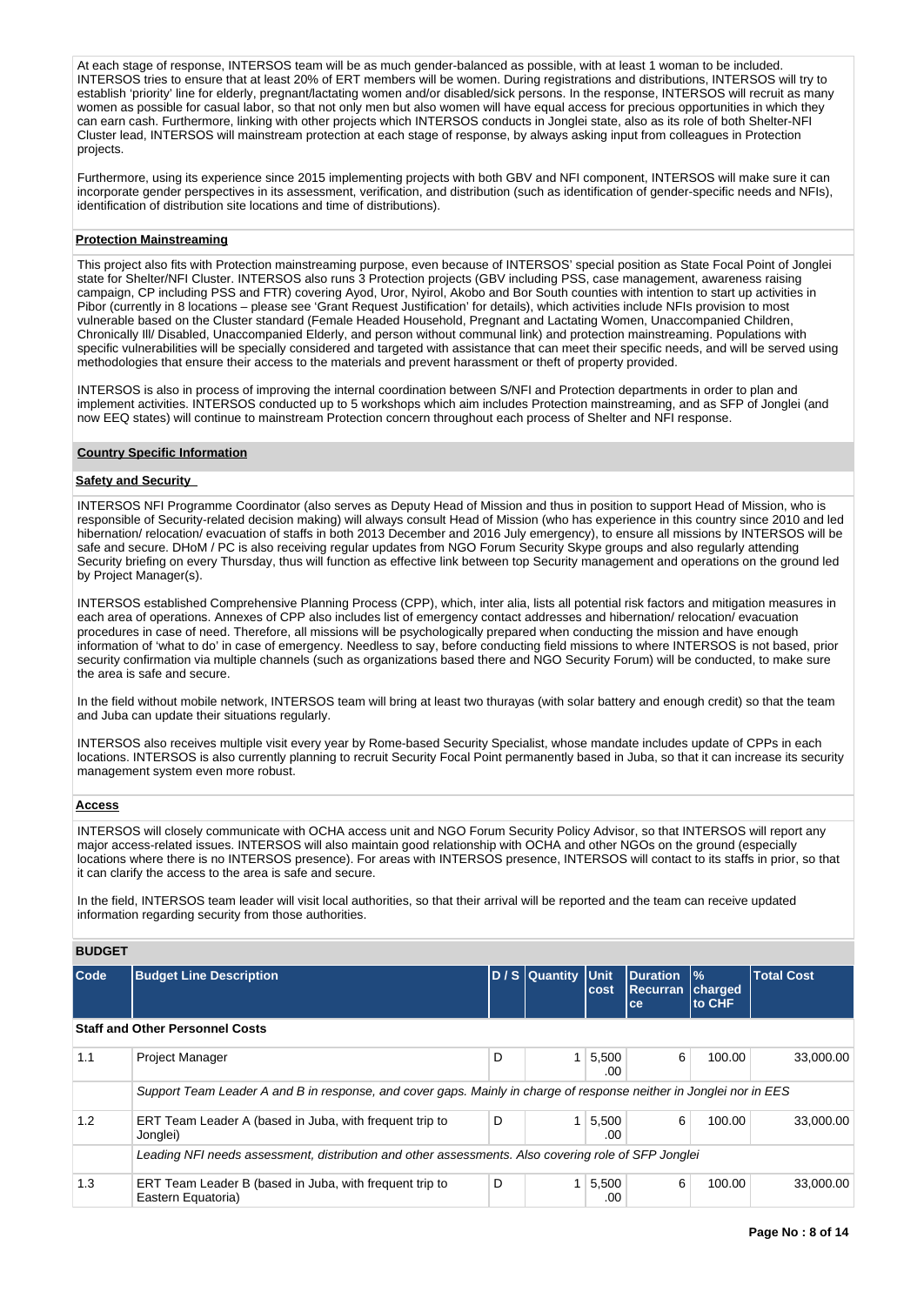|           | Leading NFI needs assessment, distribution and other assessments. Also covering role of SFP Eastern Equatoria             |   |                |                             |              |        |            |
|-----------|---------------------------------------------------------------------------------------------------------------------------|---|----------------|-----------------------------|--------------|--------|------------|
| 1.4       | Emergency Response Team Member (based in Juba)                                                                            | D |                | 5 950.0<br>0                | 6            | 100.00 | 28,500.00  |
|           | 4 staffs based in Juba                                                                                                    |   |                |                             |              |        |            |
| 1.5       | Warehouse assistant in Bor                                                                                                | D |                | $1 \mid 1,051$<br>.00       | 6            | 100.00 | 6,306.00   |
|           | 1 national staff based in Bor. In charge of management of wwarehouse which stores S-NFI Cluster common Pipeline           |   |                |                             |              |        |            |
| 1.6       | Casual labor (including loading and offloading)                                                                           | D |                | 1 700.0<br>0                | 6            | 100.00 | 4,200.00   |
|           | payment for casual labor for loding, offloading, distrbution etc                                                          |   |                |                             |              |        |            |
| 1.7       | Country Admin (Juba)                                                                                                      | S | 1 <sup>1</sup> | 5,500<br>.00.               | 6            | 16.67  | 5,501.10   |
|           | International staff based in Juba, who supervises administrative arrangement of the project                               |   |                |                             |              |        |            |
| 1.8       | Administration/Finance assistant/ HR Officer (Juba)                                                                       | S |                | $1 \mid 1,140$<br>.00       | 6            | 50.00  | 3,420.00   |
|           | Officer (national staff) based in Juba, who is in charge of administrative arrangement under supervision by Country Admin |   |                |                             |              |        |            |
| 1.9       | Logistic coordinator (Juba)                                                                                               | D |                | $1 \overline{5,500}$<br>.00 | 6            | 16.67  | 5,501.10   |
|           | International staff based in Juba, who supervises logistic arrangement of the project                                     |   |                |                             |              |        |            |
| 1.10      | Logistic officer/assistant (Juba)                                                                                         | D |                | $1 \mid 1,130$<br>.00       | 6            | 33.33  | 2,259.77   |
|           | Officer (national staff) based in Juba, who is in charge of logistic arrangement under supervision by Country Admin       |   |                |                             |              |        |            |
| 1.11      | Head of mission                                                                                                           | S |                | $1 \ 6,000$<br>.00          | 6            | 16.67  | 6,001.20   |
|           | International staff who supervises overall programme supervision                                                          |   |                |                             |              |        |            |
| 1.12      | Programme Coordinator                                                                                                     | D | 1 <sup>1</sup> | 5,500<br>.00                | 6            | 33.33  | 10,998.90  |
|           | Providing strategic guidance and liaison with National Cluster                                                            |   |                |                             |              |        |            |
| 1.13      | Security Focal Point                                                                                                      | D | 1 <sup>1</sup> | 5,500<br>.00                | 6            | 33.33  | 10,998.90  |
|           | Expatriate staff, who will be in charge of regular security information management                                        |   |                |                             |              |        |            |
| 1.14      | Securiy guards (J134 GUARD 714*3)                                                                                         | S |                | 1 714.0<br>0                | 6            | 50.00  | 2,142.00   |
|           | quota 1/6 security guards employed by INTERSOS                                                                            |   |                |                             |              |        |            |
| 1.15      | Cleaners                                                                                                                  | S |                | 3 570.0<br>0                | 6            | 50.00  | 5,130.00   |
|           | quota 3/6 cook/ clearners employed by INTERSOS                                                                            |   |                |                             |              |        |            |
| 1.16      | <b>Driver</b>                                                                                                             | S | 1 <sup>1</sup> | 876.0<br>0                  | 6            | 33.33  | 1,751.82   |
|           | Quota 1/6 drivers employed by INTERSOS                                                                                    |   |                |                             |              |        |            |
|           | <b>Section Total</b>                                                                                                      |   |                |                             |              |        | 191,710.79 |
|           | Supplies, Commodities, Materials                                                                                          |   |                |                             |              |        |            |
| 2.1       | Materials for the staff                                                                                                   | D | 1 <sup>1</sup> | 100.0<br>0                  | 6            | 100.00 | 600.00     |
|           | including visibility, tents, mattresse, gumboots, raincoats                                                               |   |                |                             |              |        |            |
|           | <b>Section Total</b>                                                                                                      |   |                |                             |              |        | 600.00     |
| Equipment |                                                                                                                           |   |                |                             |              |        |            |
| 3.1       | Laptop                                                                                                                    | D | 3 <sup>1</sup> | 900.0<br>0                  | $\mathbf{1}$ | 100.00 | 2,700.00   |
|           | 3 Laptops: 2 for new recurited staffs, 1 for expat, @ 900 USD each                                                        |   |                |                             |              |        |            |
| 3.2       | Thuraya                                                                                                                   | D | 1 <sup>1</sup> | 1,500<br>.00                | 1            | 100.00 | 1,500.00   |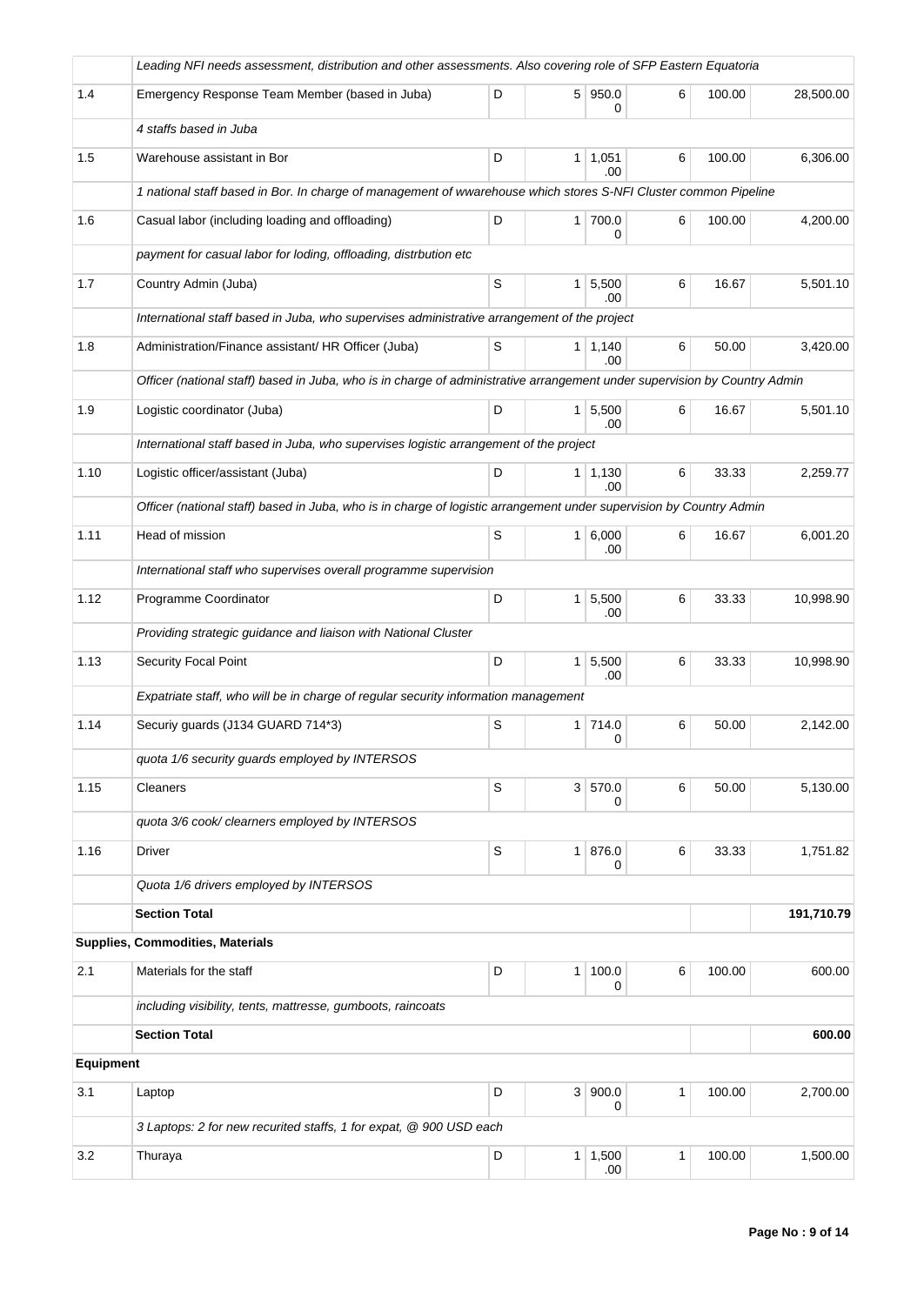|               | 1 thuraya $@1,500$ USD                                                                                                                                                         |                            |                |               |        |          |           |  |  |  |  |
|---------------|--------------------------------------------------------------------------------------------------------------------------------------------------------------------------------|----------------------------|----------------|---------------|--------|----------|-----------|--|--|--|--|
|               | <b>Section Total</b>                                                                                                                                                           |                            | 4,200.00       |               |        |          |           |  |  |  |  |
| <b>Travel</b> |                                                                                                                                                                                |                            |                |               |        |          |           |  |  |  |  |
| 5.1           | Airplane ticket (inside South Sudan, round trip)                                                                                                                               | 100.00                     | 19,800.00      |               |        |          |           |  |  |  |  |
|               | 6 trips per month - 1 per 2 person (1 for Team Leader A and 1 for Team Leader B) and 1 per 4 ERT members (275 USD/flight)                                                      |                            |                |               |        |          |           |  |  |  |  |
| 5.2           | Travel allowances for staff (per diem and accomodation)                                                                                                                        | $\mathbf{1}$               | 420.0<br>0     | 6             | 100.00 | 2,520.00 |           |  |  |  |  |
|               | 14 days/month for 4 ERT: Perdiem $(120 \text{ ssp} = 2.5 \text{usd}) = 140 \text{ usd}$ ; Accomodation $(5 \text{ usd}) = 280$                                                 |                            |                |               |        |          |           |  |  |  |  |
| 5.3           | Vehicle fuel and maintenance in Jonglei, EES, CES                                                                                                                              | D<br>$1 \mid 1,500$<br>.00 |                |               |        |          |           |  |  |  |  |
|               | fuel/month: 1,250 + 250 USD/month of maintenance                                                                                                                               |                            |                |               |        |          |           |  |  |  |  |
| 5.4           | Rent of vehicles for activities (pick-up, tipper, truck,<br>motorcycles, boat etc.) in Jonglei, EES, CES                                                                       | D                          | $\mathbf{1}$   | 750.0<br>0    | 6      | 100.00   | 4,500.00  |  |  |  |  |
|               | 15 days/month $@$ 50 USD/day = 500                                                                                                                                             |                            |                |               |        |          |           |  |  |  |  |
| 5.5           | Car rental in Bor                                                                                                                                                              | D                          | 1 <sup>1</sup> | 3,750<br>.00  | 6      | 100.00   | 22,500.00 |  |  |  |  |
|               | 1 car in Bor (3750/month)                                                                                                                                                      |                            |                |               |        |          |           |  |  |  |  |
|               | <b>Section Total</b>                                                                                                                                                           |                            |                |               |        |          | 58,320.00 |  |  |  |  |
|               | <b>General Operating and Other Direct Costs</b>                                                                                                                                |                            |                |               |        |          |           |  |  |  |  |
| 7.1           | Communication cost                                                                                                                                                             | 6                          | 100.00         | 1,320.00      |        |          |           |  |  |  |  |
|               | Thuraya: 100 USD/month for thuraya (2 team) = 200, Airtime: 100 ssp/month for 10 staff = 1000 ssp                                                                              |                            |                |               |        |          |           |  |  |  |  |
| 7.2           | Contribution to office supplies / stationery/ maintenance                                                                                                                      | D                          | $\mathbf{1}$   | 900.0<br>0    | 6      | 100.00   | 5,400.00  |  |  |  |  |
|               | Contribution to office supplies (papers, pens, toner ink, microphone, gunboots, hats etc) and running costs (water, cleaning<br>materials, maintenance services and utilities) |                            |                |               |        |          |           |  |  |  |  |
| 7.3           | Contribution to base rent/accomodation in Bor                                                                                                                                  | D                          | $\mathbf{1}$   | 667.0<br>0    | 6      | 100.00   | 4,002.00  |  |  |  |  |
|               | Accomodation in Bor for Team Leader A. @ 667 USD per month                                                                                                                     |                            |                |               |        |          |           |  |  |  |  |
| 7.4           | Rent of office in Bor                                                                                                                                                          | D                          | 1 <sup>1</sup> | 1,300<br>.00  | 6      | 100.00   | 7,800.00  |  |  |  |  |
|               | 3 staff: Team Leader A, 1 Shelter Officer, 1 warehouse assistant                                                                                                               |                            |                |               |        |          |           |  |  |  |  |
| 7.5           | Contribution to base rent of office/accomodation in Torit                                                                                                                      | D                          | $\mathbf{1}$   | 600.0<br>0    | 5      | 100.00   | 3,000.00  |  |  |  |  |
|               | Accommodation and other contribution for Team Leadr B in Torit                                                                                                                 |                            |                |               |        |          |           |  |  |  |  |
| 7.6           | Internet for Juba office                                                                                                                                                       | S                          | 1 <sup>1</sup> | 820.0<br>0    | 6      | 16.66    | 819.67    |  |  |  |  |
|               | Contribution to Internet in Juba                                                                                                                                               |                            |                |               |        |          |           |  |  |  |  |
| 7.7           | <b>Monitoring Evaluation</b>                                                                                                                                                   | 16.66                      | 5,997.60       |               |        |          |           |  |  |  |  |
|               | 16.66% contribution to monitoring and evaluation (flight, visa, accommodation etc.)                                                                                            |                            |                |               |        |          |           |  |  |  |  |
| 7.8           | Security Management/ equipment                                                                                                                                                 | $\mathbf{1}$               | 500.0<br>0     | $\mathbf{1}$  | 100.00 | 500.00   |           |  |  |  |  |
|               | costs for security management (such as purchase of equipment)                                                                                                                  |                            |                |               |        |          |           |  |  |  |  |
| 7.9           | Bank charges                                                                                                                                                                   | $\mathbb S$                | $\mathbf{1}$   | 550.0<br>0    | 6      | 100.00   | 3,300.00  |  |  |  |  |
|               | charge for bank transaction                                                                                                                                                    |                            |                |               |        |          |           |  |  |  |  |
| 7.10          | Contribution to rent premises Juba                                                                                                                                             | $\mathsf S$                | 1              | 8,250<br>.00. | 6      | 16.66    | 8,246.70  |  |  |  |  |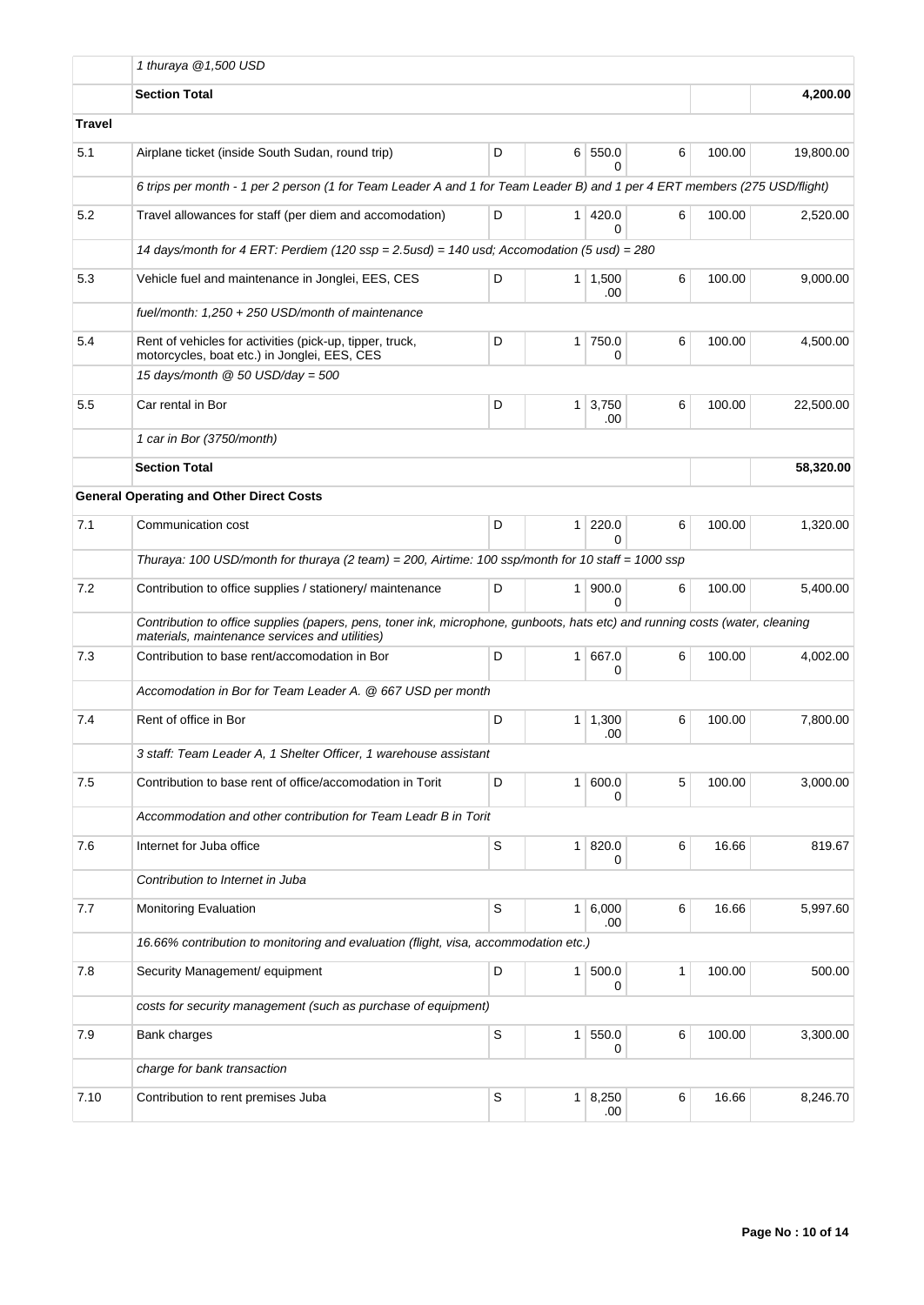| contribution for rent premises |            |            |  |  |  |  |  |
|--------------------------------|------------|------------|--|--|--|--|--|
| <b>Section Total</b>           |            |            |  |  |  |  |  |
| <b>SubTotal</b>                | 295,216.76 |            |  |  |  |  |  |
| <b>Direct</b>                  |            | 252,906.67 |  |  |  |  |  |
| Support                        | 42,310.09  |            |  |  |  |  |  |
| <b>PSC Cost</b>                |            |            |  |  |  |  |  |
| <b>PSC Cost Percent</b>        |            | 7.00       |  |  |  |  |  |
| <b>PSC Amount</b>              | 20,665.17  |            |  |  |  |  |  |
| <b>Total Cost</b>              |            | 315,881.93 |  |  |  |  |  |
| <b>Grand Total CHF Cost</b>    |            | 315,881.93 |  |  |  |  |  |

**Project Locations**

| <b>Location</b>   | <b>Estimated</b><br>percentage<br>of budget<br>for each<br><b>location</b> | <b>Estimated number of beneficiaries</b><br>for each location |              |                   |           |                | <b>Activity Name</b>                                                                                                                                                                                                                                                                                                                                                                                                                                                                                                                                                                                                                                                                                                                                                                          |
|-------------------|----------------------------------------------------------------------------|---------------------------------------------------------------|--------------|-------------------|-----------|----------------|-----------------------------------------------------------------------------------------------------------------------------------------------------------------------------------------------------------------------------------------------------------------------------------------------------------------------------------------------------------------------------------------------------------------------------------------------------------------------------------------------------------------------------------------------------------------------------------------------------------------------------------------------------------------------------------------------------------------------------------------------------------------------------------------------|
|                   |                                                                            | Men                                                           | <b>Women</b> | <b>Boys</b>       | Girls     | <b>Total</b>   |                                                                                                                                                                                                                                                                                                                                                                                                                                                                                                                                                                                                                                                                                                                                                                                               |
| Eastern Equatoria |                                                                            | $25 \mid 2,400$                                               |              | 2,600 2,400 2,600 |           | $\overline{0}$ | 10,00 Activity 1.1.1 : Conduct assessment/verifications<br>of S/NFI needs for populations assumed to be in<br>need of life-saving NFI, through mobile response<br>team members.<br>Activity 1.1.2 : Distribution of common-pipeline<br>S/NFIs to 40,000 individuals, to meet urgent life-<br>saving needs<br>Activity 2.1.1 : Organizing, calling, chairing and<br>recording monthly Shelter / NFI Cluster meetings<br>in Bor $(6)$ and Torit $(4)$<br>Activity 2.1.2 : Monthly Stock and Distribution<br>reports for Jonglei State (6) and Eastern<br>Equatoria State (4), which will provide<br>information for preposition to national-level<br>Cluster.                                                                                                                                   |
| Jonglei           |                                                                            | 50 5,345                                                      |              | 5,970 4,987 5,698 |           | $\overline{0}$ | 22,00 Activity 1.1.1 : Conduct assessment/verifications<br>of S/NFI needs for populations assumed to be in<br>need of life-saving NFI, through mobile response<br>team members.<br>Activity 1.1.2 : Distribution of common-pipeline<br>S/NFIs to 40,000 individuals, to meet urgent life-<br>saving needs<br>Activity 1.1.3 : Distribution of shelter materials to<br>2,000 individuals for maintenance of shelter<br>conditions in Bor PoC<br>Activity 2.1.1 : Organizing, calling, chairing and<br>recording monthly Shelter / NFI Cluster meetings<br>in Bor $(6)$ and Torit $(4)$<br>Activity 2.1.2 : Monthly Stock and Distribution<br>reports for Jonglei State (6) and Eastern<br>Equatoria State (4), which will provide<br>information for preposition to national-level<br>Cluster. |
| Unity             | 10                                                                         | 960                                                           | 1,040        |                   | 960 1,040 | 4,000          | Activity 1.1.1 : Conduct assessment/verifications<br>of S/NFI needs for populations assumed to be in<br>need of life-saving NFI, through mobile response<br>team members.<br>Activity 1.1.2 : Distribution of common-pipeline<br>S/NFIs to 40,000 individuals, to meet urgent life-<br>saving needs                                                                                                                                                                                                                                                                                                                                                                                                                                                                                           |
| Western Equatoria | 5                                                                          | 480                                                           | 520          | 480               | 520       |                | 2,000 Activity 1.1.1 : Conduct assessment/verifications<br>of S/NFI needs for populations assumed to be in<br>need of life-saving NFI, through mobile response<br>team members.<br>Activity 1.1.2 : Distribution of common-pipeline<br>S/NFIs to 40,000 individuals, to meet urgent life-<br>saving needs                                                                                                                                                                                                                                                                                                                                                                                                                                                                                     |